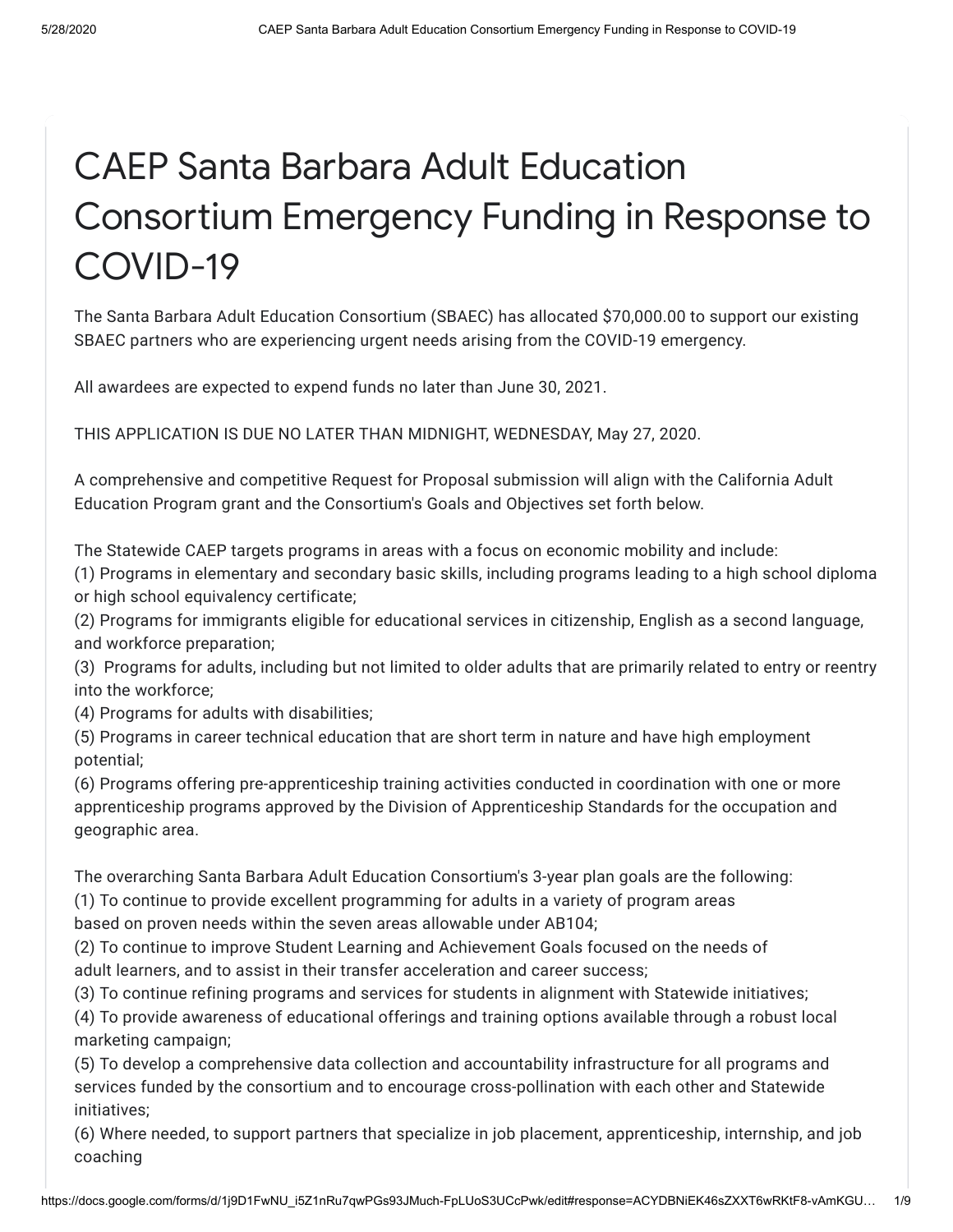| CAEP Fiscal Regulation for all Independent Contractors and External Partners: |  |  |
|-------------------------------------------------------------------------------|--|--|
|                                                                               |  |  |

(I) Indirect, for Profit, or Fringe Benefits are not allowable expenses and cannot be reimbursed.

(II) All Independent Contractors and External Partners must submit invoices to the CAEP Director for reimbursement.

|                | Are you an existing CAEP funding awardee? *                                                           |
|----------------|-------------------------------------------------------------------------------------------------------|
| Yes            |                                                                                                       |
| No             |                                                                                                       |
|                |                                                                                                       |
|                |                                                                                                       |
| Program Name * |                                                                                                       |
|                | SBCC Work Readiness and Career Planning Program for Adults with Disabilities (Work Readiness Program) |

Primary Contact Name \*

Natalie Holdren, Ph.D.

Primary Contact Email \*

natalie.holdren@gmail.com

Primary Contact Phone \*

805-570-6959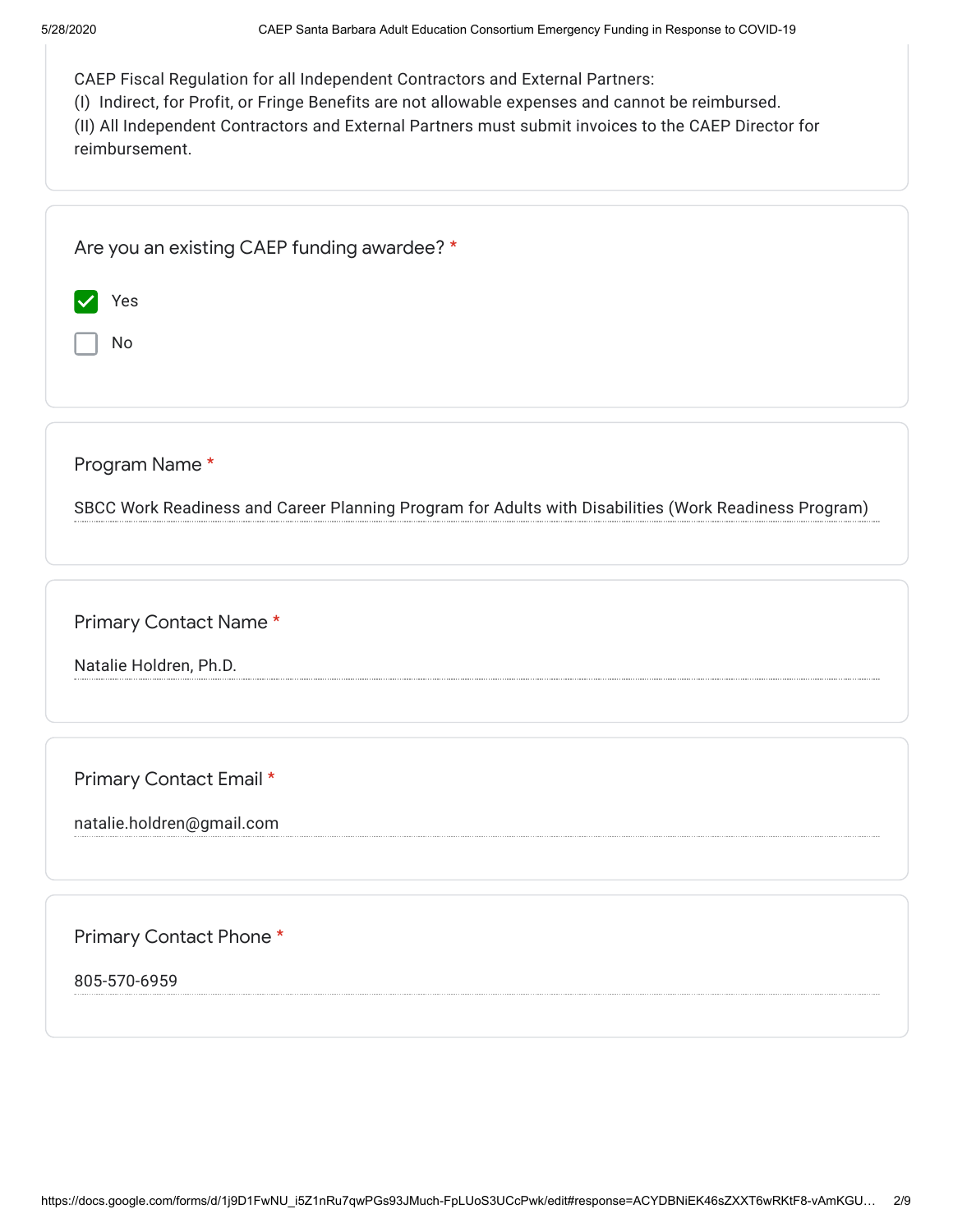| Applicable Noncredit Program Area *      |  |
|------------------------------------------|--|
| Adult Education (ABE, ASE, Basic Skills) |  |
| English as a Second Language/Literacy    |  |
| Adults in the Workforce                  |  |
| <b>Adults with Disabilities</b>          |  |
|                                          |  |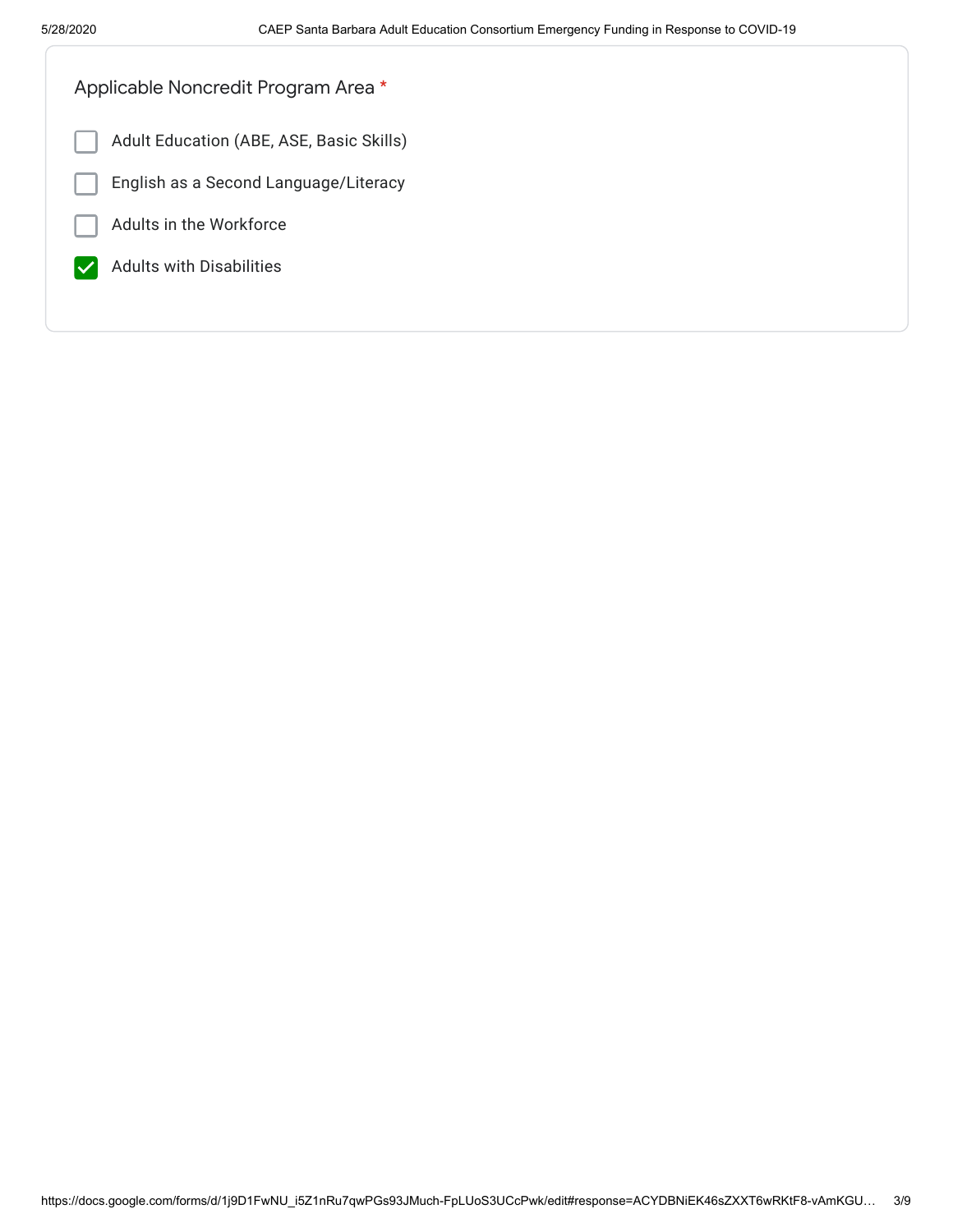#### 1. Executive Summary \*

Please provide an executive summary of your proposed plan. Describe goals and outcomes.

The SBCC Work Readiness and Career Planning Program for Adults with Disabilities (Work Readiness Program) was launched in January of 2019. The program consists of two non-credit classes designed to help address common barriers adults with disabilities face in finding, securing, and maintaining employment. These courses were designed to teach the soft skills associated with successful employment including: time management, communication, self-advocacy, and technology in an in-person classroom setting designed around the unique instructional needs of adults with disabilities.

During spring semester, SBCC shifted to remote instruction in response to COVID-19. The Work Readiness Program quickly adapted and was able to finish out the semester serving our students through online learning. While the shift was fairly successful, it was clear that online instruction created additional barriers for our population of students that we will need to address if we are to continue with remote learning indefinitely and wish to maintain the quality of the classes. The original intention of the program was to provide instruction using Universal Design for Learning, which allows all of our students to successfully access our course content. Universal Design for Learning is a framework to improve and optimize teaching and learning for all people based on scientific insights into how humans learn. It involves addressing the diverse learning needs of students in the design of the instruction, thus limiting the need for special accommodations on an individual basis.

In order to continue with this intention during online instruction, we have established the following goals:

1) Ensure that all students have access to the technology and instructional materials necessary for them to participate in class lessons synchronously.

2) Continue to provide Universally Designed curriculum that is accessible to students with a variety of learning needs including those who would benefit from captioning.

3) Support our Instructor so that he has the materials and knowledge necessary to provide high quality instruction that meets the diverse instructional needs of students with intellectual and developmental disabilities during remote instruction.

The related outcomes we anticipate are:

1) Continue to enroll and serve students with disabilities regardless of whether SBCC is providing inperson or online instruction.

2) Provide a captioner for all online class sessions in order to ensure course content is accessible to students.

3) Provide our instructor with 10 hours of stipend funds that will allow him to research and prepare instructional materials and content delivery methods that meet the needs of our students in a remote learning environment.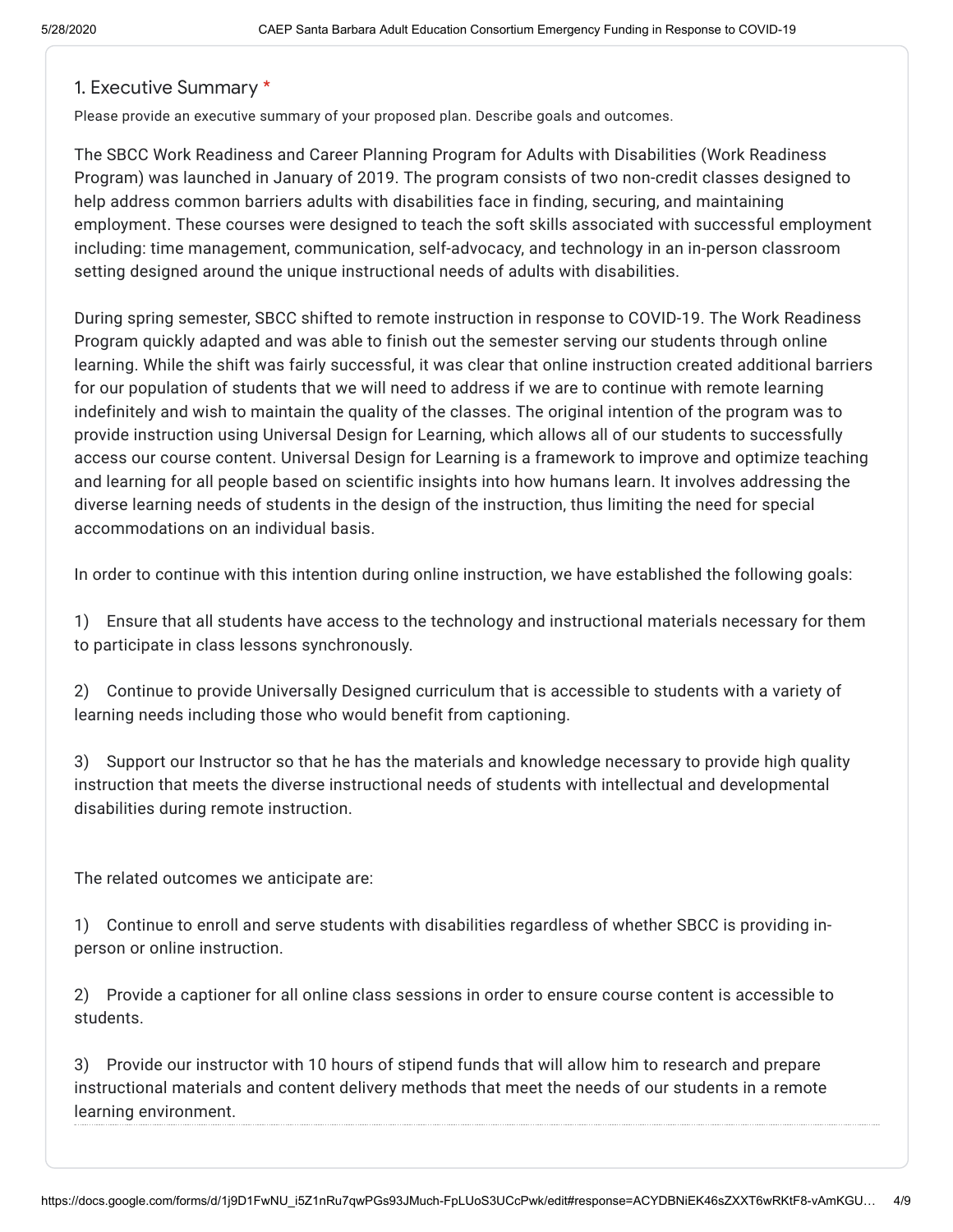## 2. Justification \*

Please justify the impact and need for emergency fiscal support.

When the Work Readiness Program was designed, the courses were intended for in-person teaching. Our focus was on providing Universally Designed instruction that met the learning needs of a very diverse group of students with a broad range of disabilities. As the program shifted to online instruction, we noted additional barriers that were not present during in-person teaching. These barriers are shared below in addition to the solutions we are proposing, which require emergency fiscal support.

Barrier 1: Students with intellectual and developmental disabilities may not have the technological skills and/or resources necessary to access and complete curricular materials online. Our instructional staff noted that many of the students would benefit from having access to more paper and pencil materials that they could use with the online individualized support of our instructional assistants until they have spent time in the class mastering basic technology skills.

Need 1: Funding designated to purchase or create instructional materials that can be mailed to students' homes prior to the start of the course.

Barrier 2: Many students with disabilities are unable to access course content in a digital platform without the use of a captioner. In addition, there is a vast research-base that indicates that captioning leads to increased comprehension, attention, and memory for all students. Instructional staff have noted that the move to three-hour online synchronous classes have impacted the quality of student engagement for this population. Prior to moving online, instructional assistants would be able to support student engagement by sitting with them, shifting the instructional format, and supporting their individualized needs. While they can provide additional support in virtual environments using break out rooms, it is not the same. They believe the addition of a captioner will help increase access and engagement as well as help us continue to aim for Universally Designed instruction.

Need 2: Funding designated to pay for a live captioner to provide captioning for one semester of remote instruction for our two courses (DSPS NC 01 and DSPS NC 02).

Barrier 3: The instructor would benefit from the opportunity to research curricular materials and instructional approaches that will support the move from in-person to online instruction.

Need 3: Funding designated to pay for 10 stipend hours for the course instructor in order to research and prepare curricular materials and methods suited to online instruction for individuals with intellectual and developmental disabilities.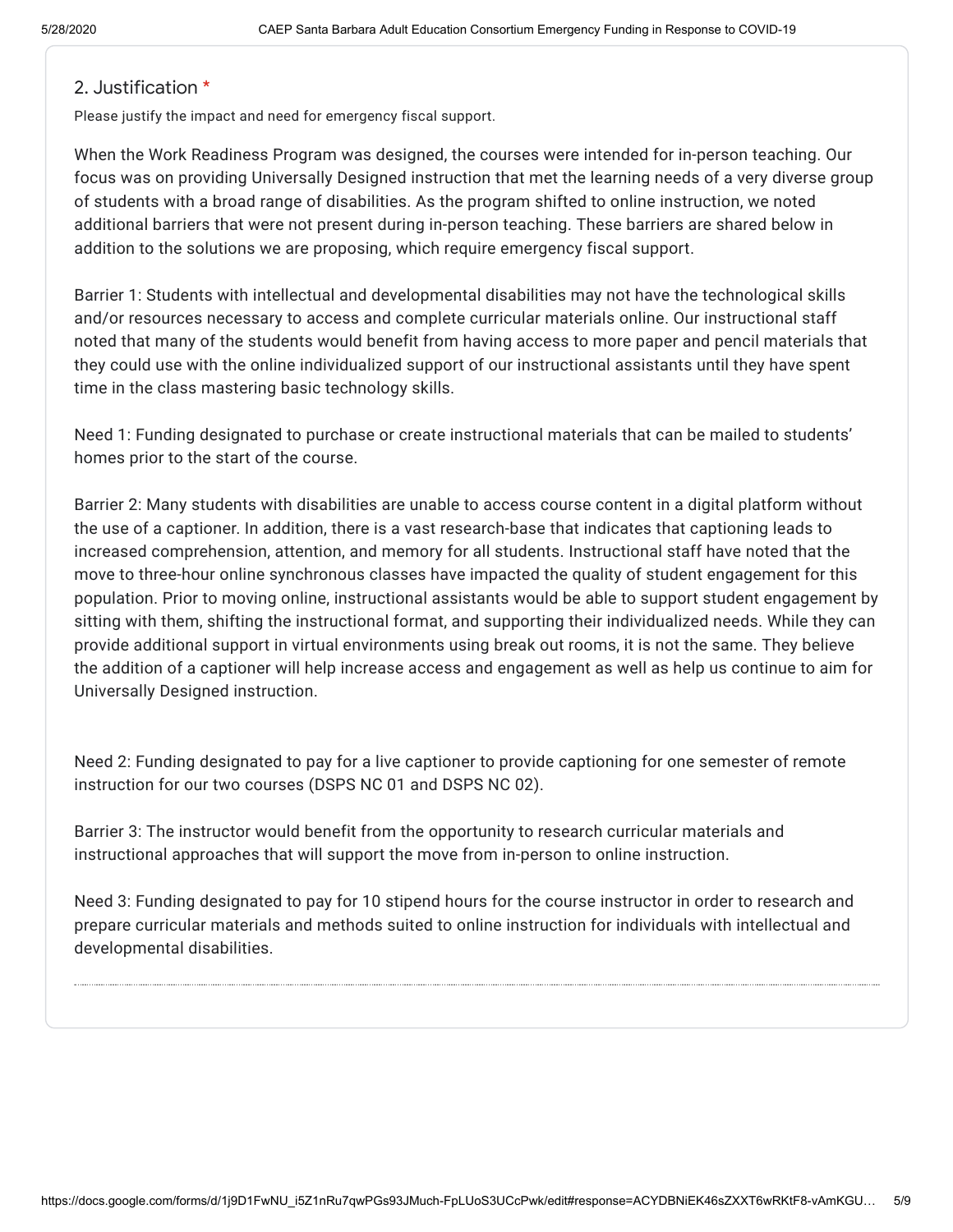#### 3. Alignment \*

Please describe how additional funds will further the Consortium's goals and objectives.

The requested funding will allow us to continue to meet the goal of providing vocational training for adults with disabilities in a virtual environment by reducing barriers and increasing student access. The program was designed to help address common barriers adults with disabilities face in finding, securing, and maintaining employment. The development of this program was driven by data gleaned from the AEBGfunded 2016 BW Research study of our region as well as data from our community partners which indicated that there is a dearth of vocational training programming available in our community for this population. We remain committed to providing meaningful vocational training to our students during a time when unemployment is at unprecedented levels, especially given that this population is increasingly vulnerable to poverty. Our program is now more important than ever and this funding will ensure that we can pivot our program to meet the new challenges this pandemic has dealt to our students.

## 4. Activity Chart \*

Please use Activity Chart provided in the link under the instructions and email to [sbaebg@gmail.com](mailto:sbaebg@gmail.com). The Activity Chart should outline your program's specific objectives and activities, along with a timeline for completion, the person/agency responsible, outcomes and data capture methods. Please attach additional pages if necessary. \*

I certify that the Activity Chart has been completed and emailed to shaebg@gmail.com

# Total Budget Requested \*

\$20,530

# 1000 (Instructional Salaries) \*

Total dollars requesting for INSTRUCTIONAL PERSONNEL (include 25% for BENEFITS in 3000 section below)

\$1,000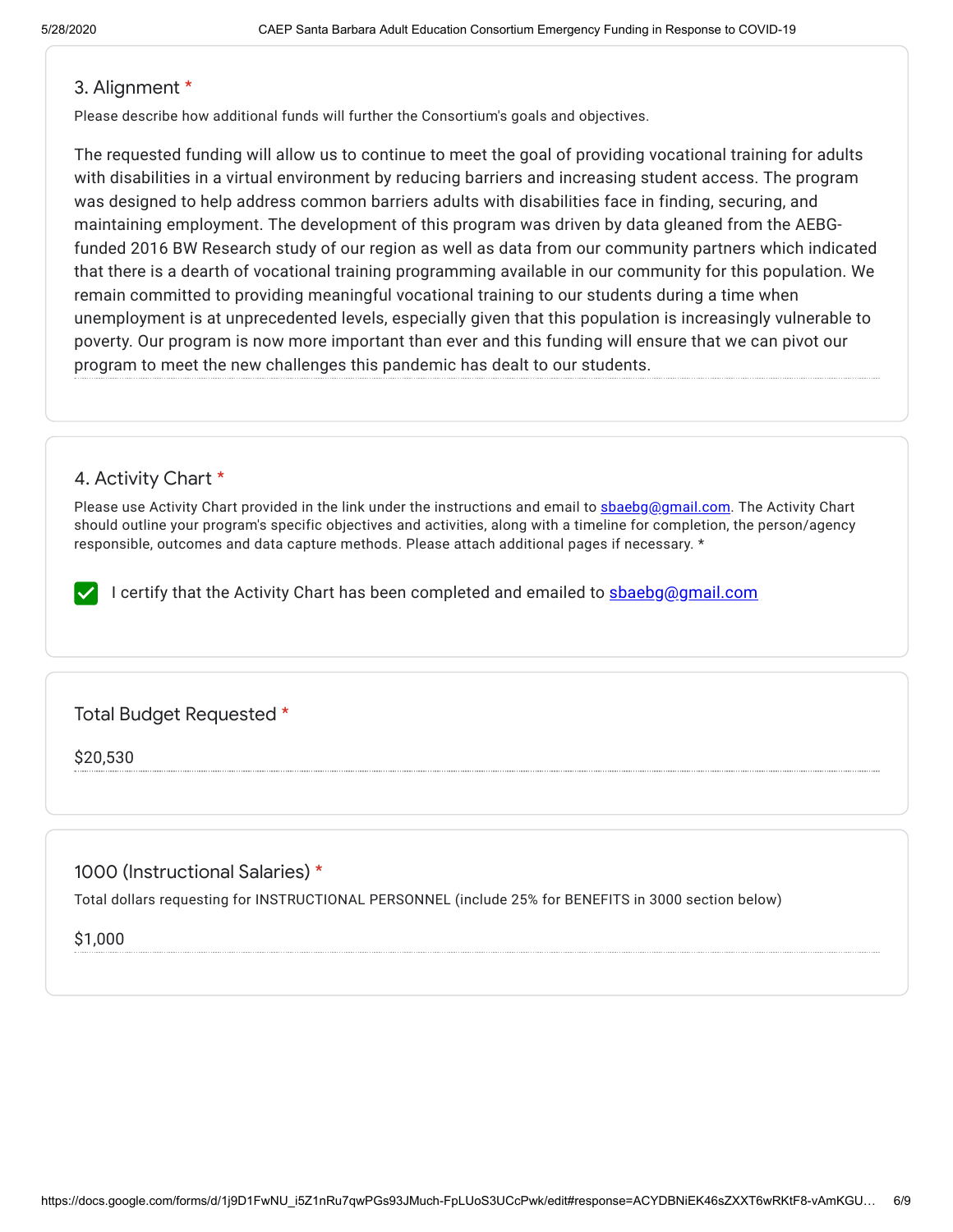#### 1000 Detail \*

Please provide a detailed budget for this category.

These funds will provide 10 hours of stipend to fund work the instructor will perform to prepare and distribute instructional materials for students and increase his knowledge around strategies for providing high-quality remote instruction to students with intellectual and developmental disabilities.

# 2000 (Noninstructional Salaries) \*

Total dollars requesting for PERSONNEL (include 25% for BENEFITS in 3000 section below)

0

## 2000 Detail \*

Please provide a detailed budget for this category.

N/A

# 3000 (Benefits from 1000 and 2000 categories) \*

Total dollars requesting for BENEFITS . The average benefit rate is 25%.

\$250

#### 4000 \*

Total dollars requesting for INSTRUCTIONAL SUPPLIES and NON-INSTRUCTIONAL SUPPLIES and Computer Software (not Hardware).

#### \$2,000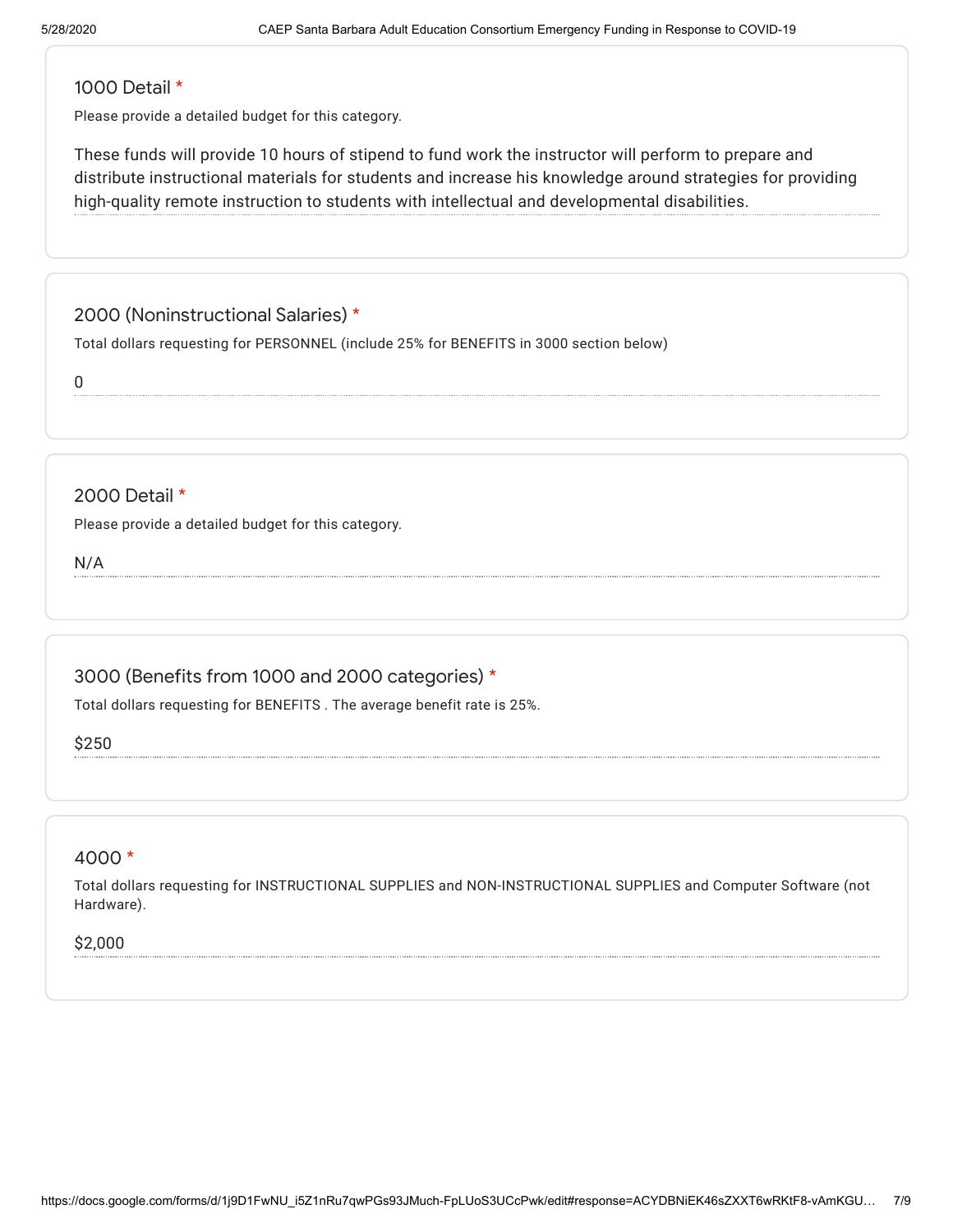# 4000 Detail \*

Please provide a detailed budget for this category.

These funds will be used to purchase or create and duplicate instructional materials that will be delivered to students prior to participating in the courses.

#### 5000 \*

Total dollars requesting for CONSULTANTS, MEETINGS, PROFESSIONAL DEVELOPMENT

#### \$17,280

5000 Detail \*

Please provide a detailed budget for this category.

This amount covers the payment for a live captioner for one semester at \$90 an hour for both courses (192 hours per semester).

#### 6000 \*

Total dollars requesting for CAPITAL OUTLAY (Computer Hardware)

0

6000 Detail \*

Please provide a detailed budget for this category.

N/A

What is your sustainability plan for this activity when funding is no longer available? \*

My hope is that the courses will return to in-person instruction in the forseeable future and these additional funds will no longer be needed.